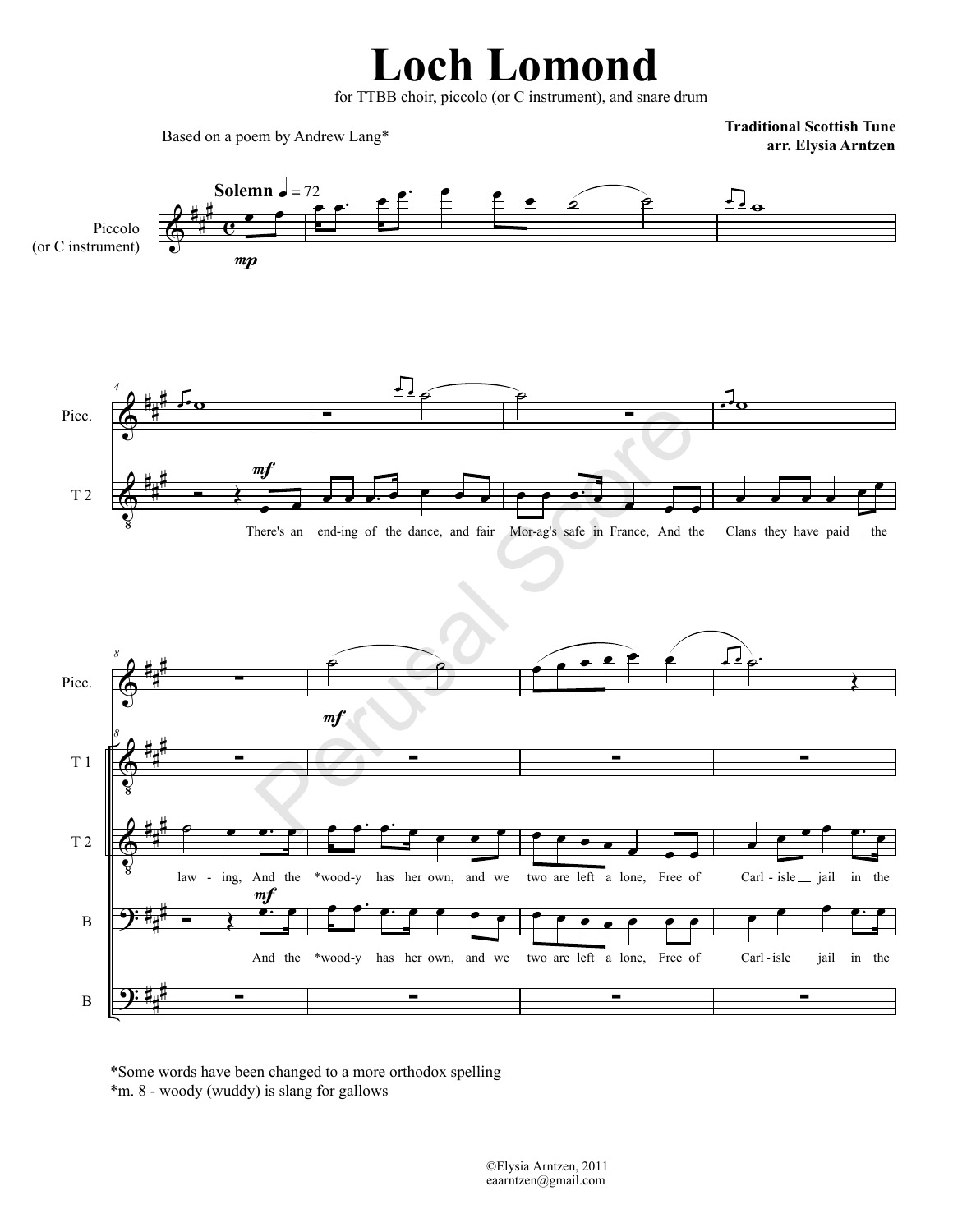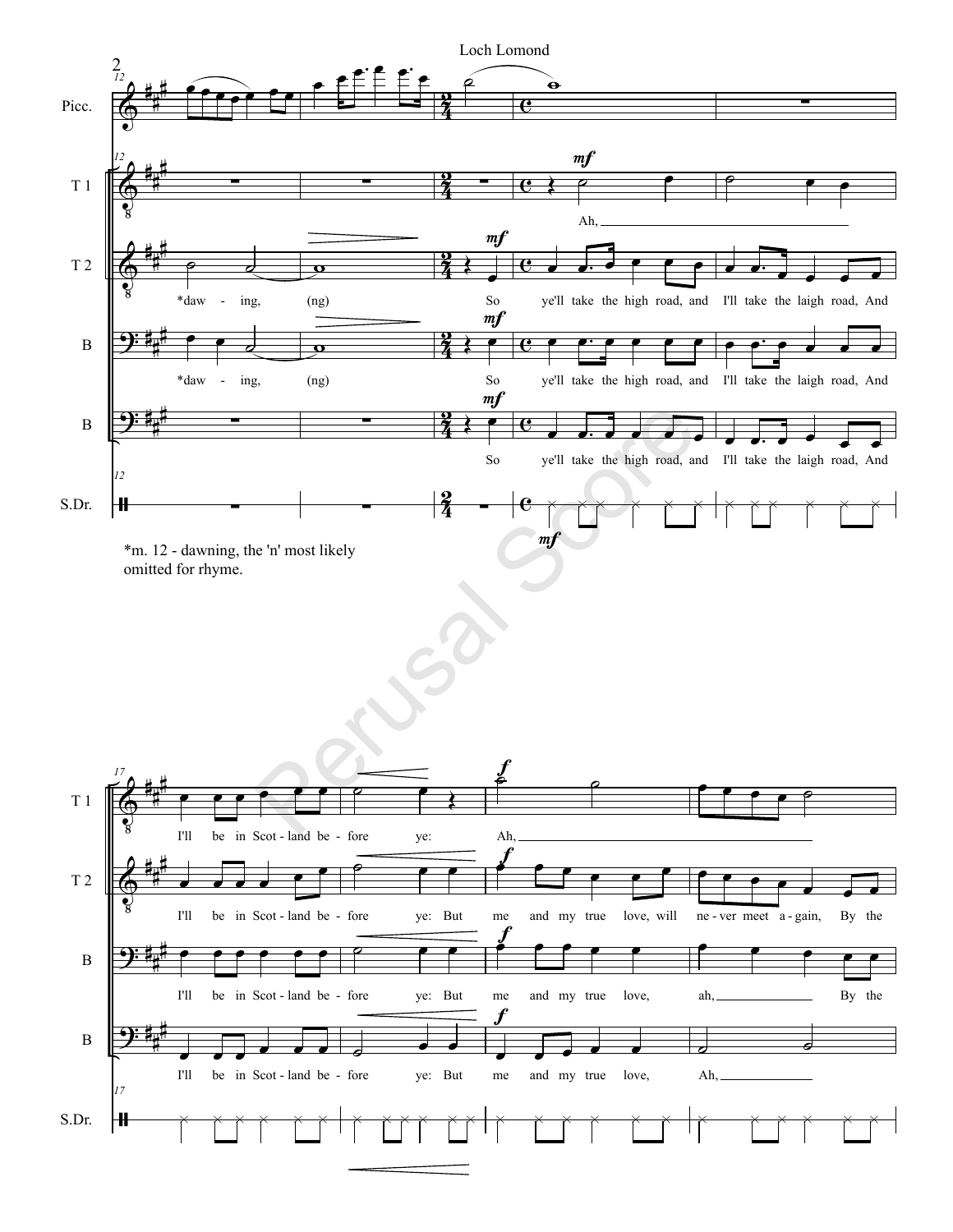

<sup>\*</sup>m. 28 - she sensed the cause had failed.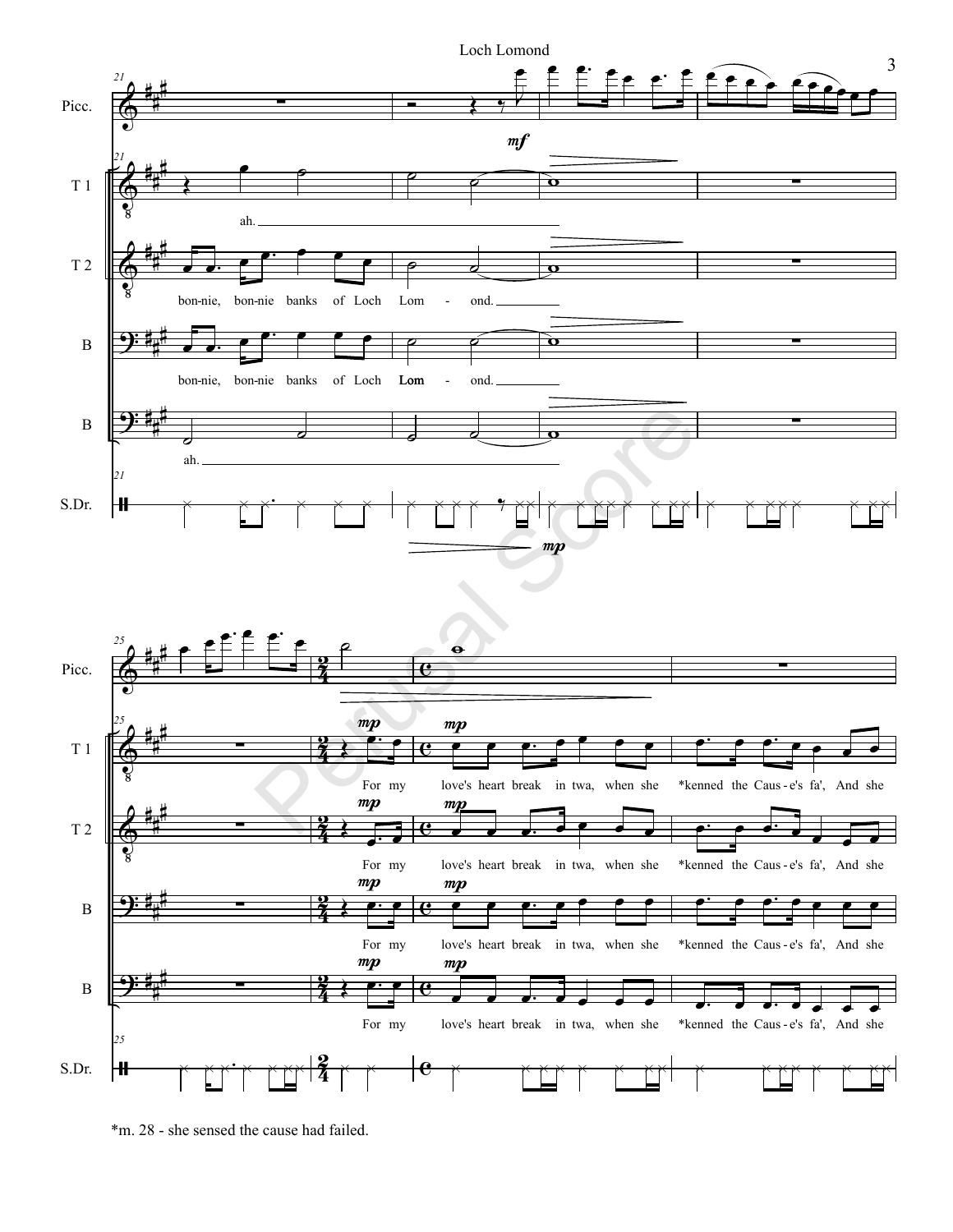Loch Lomond



4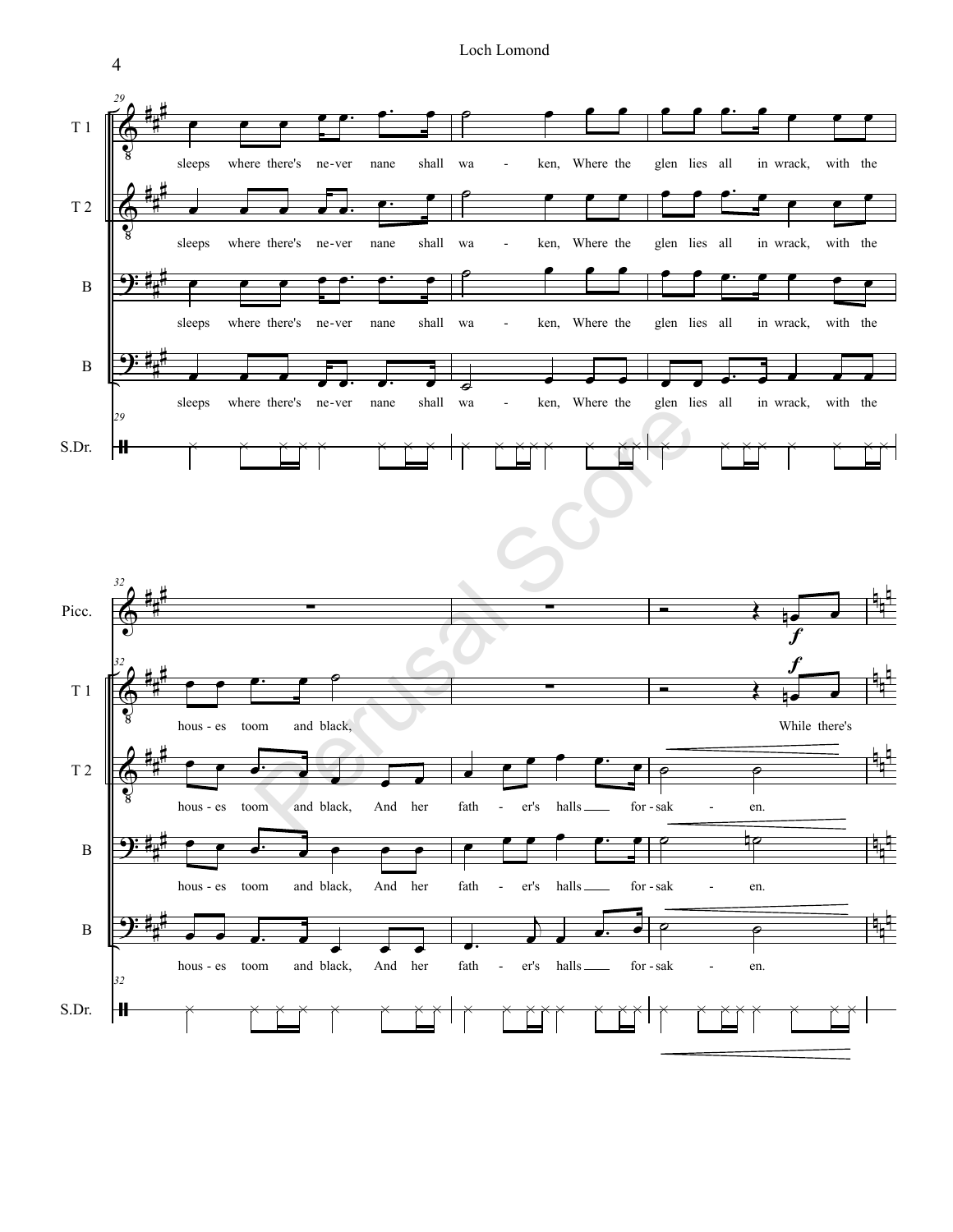Loch Lomond



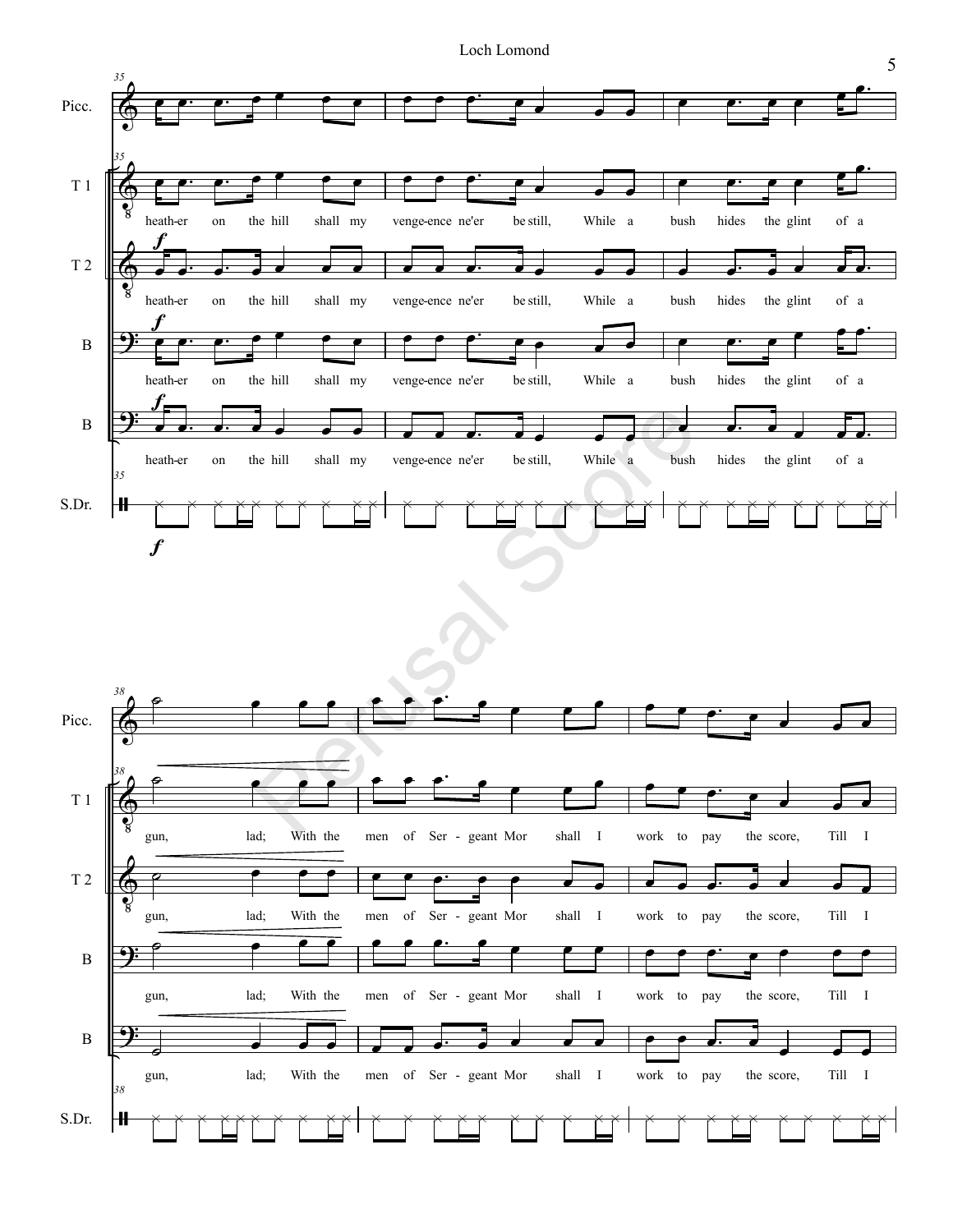

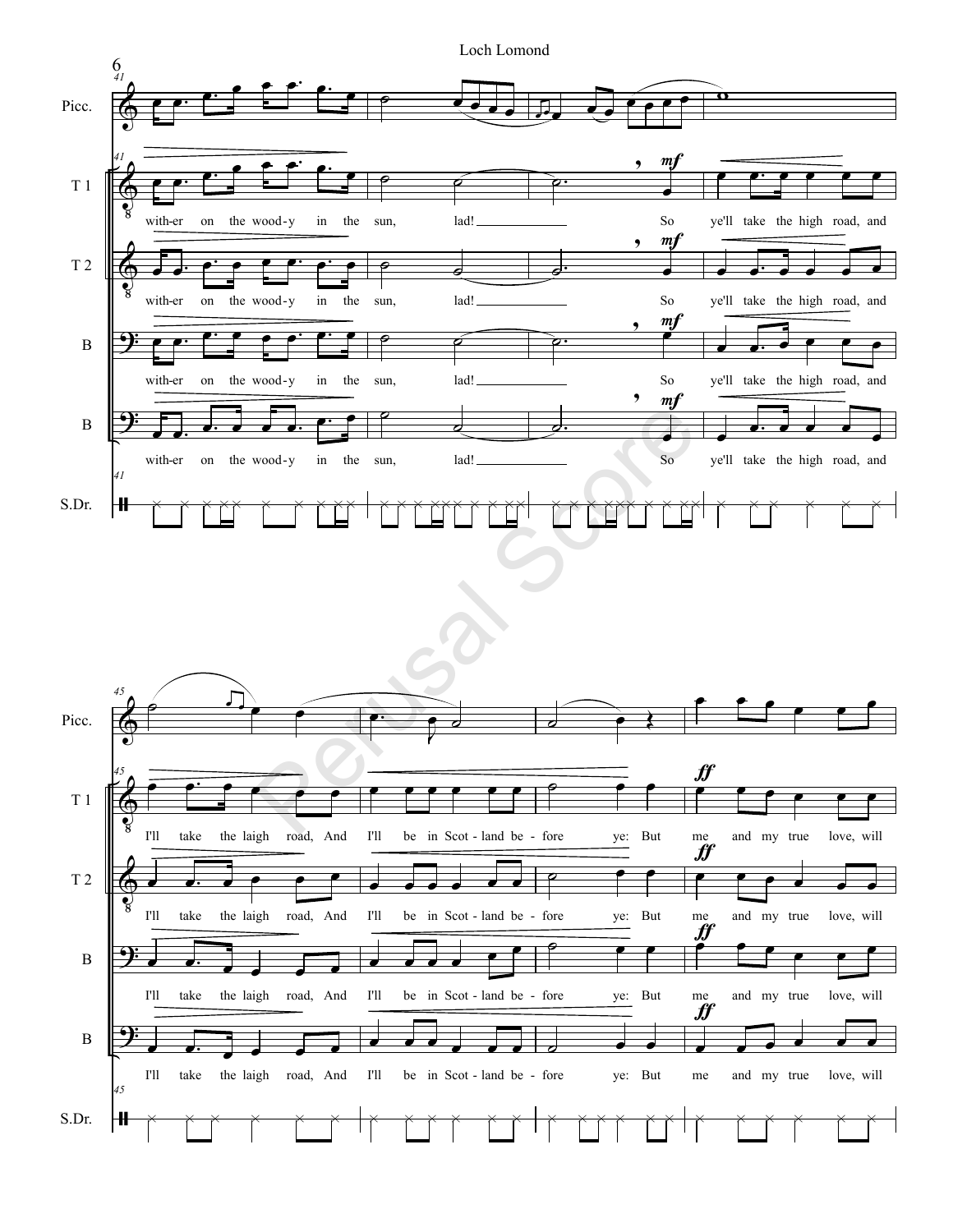Loch Lomond